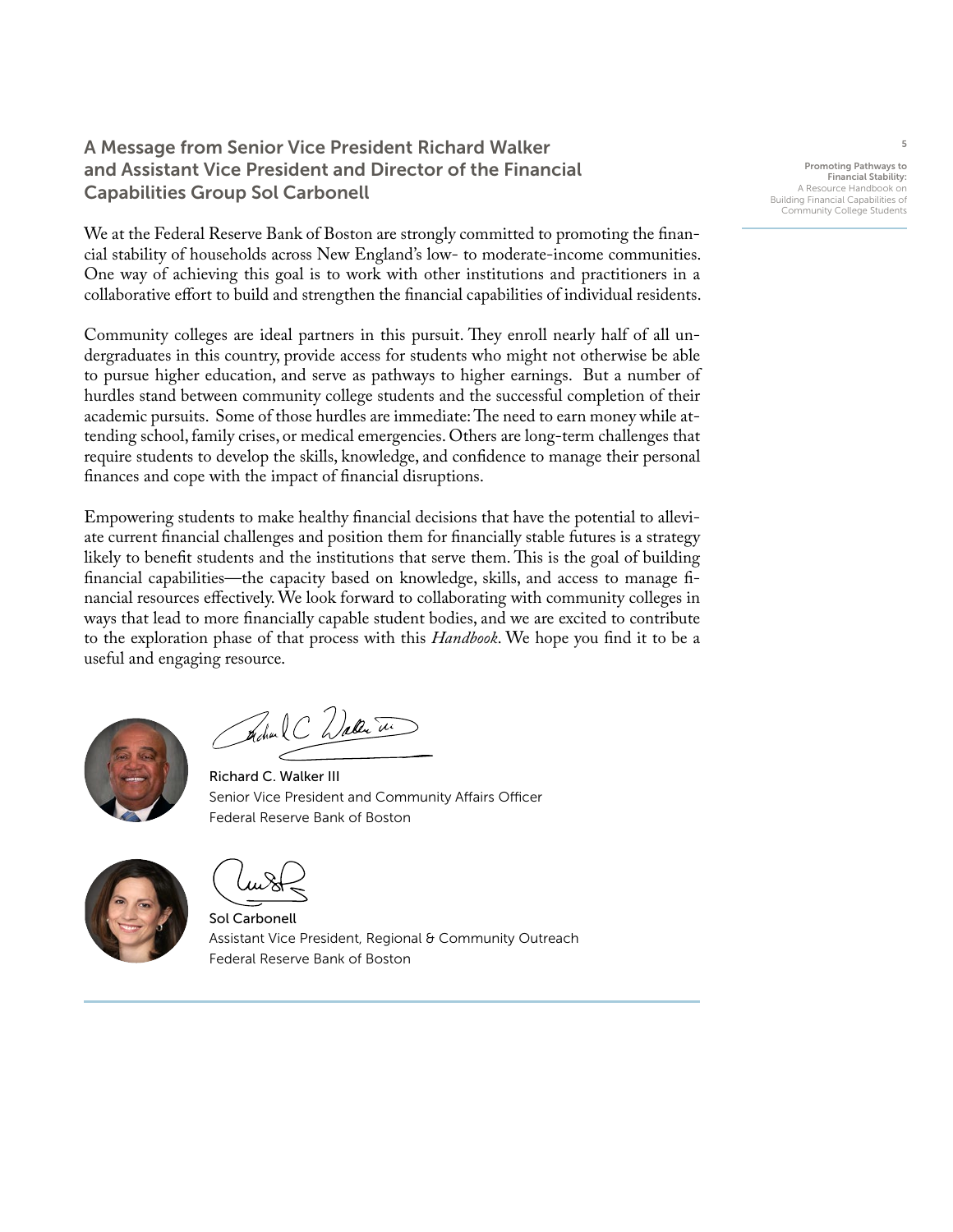## Executive Summary

Community colleges offer affordable tuition and open admissions policies that enable many underserved populations to access opportunities for upward mobility and financial stability. Yet, these predominantly low- to moderate-income (LMI) students face an array of risk factors that jeopardize their educational outcomes, most prominently financial constraints but also a tendency for poor financial decision-making. The quality of financial choices we make today can render life more or less difficult in the short-term and have financial consequences for years to come. A commitment on the part of community colleges to build the financial capabilities of their students—to help their students manage their financial lives effectively—is a strategy likely to benefit the institutions and the students they serve.

This *Handbook* provides community college personnel, potential partners, and interested supporters with possible ways to help build financial capabilities among students. It describes how the field has evolved, where and why efforts to promote financial capabilities have fallen short, and how to incorporate mechanisms to increase the effectiveness of these efforts.

Here are a few of the major themes the *Handbook* addresses.

- Dealing with short-term ("acute") financial distress is not the same as building financial capability. Although many community colleges address acute need, relatively few focus on strengthening behaviors and capabilities that are more likely to result in long-term financial stability.
- Financial challenges and emergencies are among the major disruptors of community college students' academic careers. Better financial management leading up to a disruption can mitigate the disruption's effects on a student's academic trajectory. This suggests the utility of placing greater emphasis on efforts to change students' behaviors in ways that make them more financially capable and thus more resilient to financial shocks.
- Community college students differ from four-year college students in some readily observable ways, and there are significant differences among community college students themselves. This suggests that community colleges need to tailor their financial capability efforts to the characteristics of their student populations.
- Community colleges that decide to pursue some type of financial capability intervention can improve overall knowledge of "what works" by coupling their efforts with careful measurement and evaluation of effectiveness.
- The *Handbook*'s case study section highlights the efforts of eight community colleges to bolster the financial capabilities of their students. While it's too soon to say definitively if these efforts are achieving the desired result, they show promising signs of doing so. These programs have built-in measurement and evaluation components that will aid in assessing their success over time.
- The case studies include stories relating the motivating factors that spurred the decision to commit to helping students manage their financial lives more effectively. These include a concern for student loan borrowers who received aid awards with no guidance on financial decision-making, the nationwide student loan debt crisis, a fear of sanctions related to the institutional cohort default rate, and philosophies dedicated to equitable outcomes for at-risk students. Indeed, some of these programs evolved from

Promoting Pathways to Financial Stability: A Resource Handbook on Building Financial Capabilities of Community College Students

Executive Summary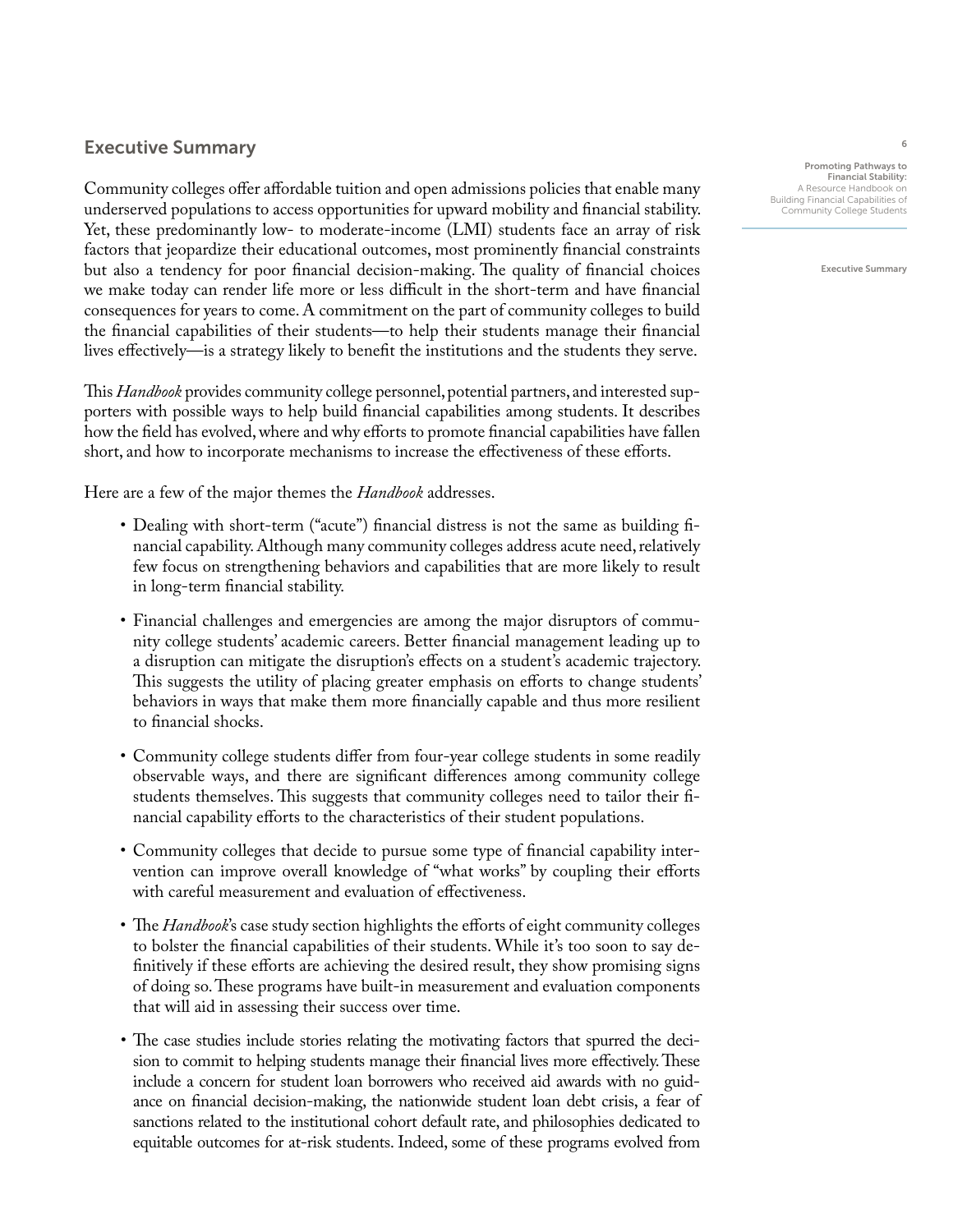resource-constrained, small pilot efforts to institutionalized or otherwise scaled-up, sustainable efforts.

• Online survey results for 2013 revealed that most of the region's community colleges considered students' ability to manage their financial lives a priority, and they reported having at least one offering in place to help students achieve this goal. The majority of responding institutions indicated that the level of resources and capacity dedicated to this work was insufficient.

A financially capable student is one who uses money management techniques and savings strategies on a daily basis so that unforeseen budgetary constraints or financial emergencies do not interfere with the student's ability to complete her education and achieve a greater degree of financial stability. A financially capable student is also one who borrows and repays responsibly and who plans for the future to ensure good credit, healthy debt, and opportunities for asset accumulation. These outcomes are also beneficial to community colleges, which are accountable for student completion and for student loan repayment behavior. Addressing critical financial needs may take priority or be handled in tandem with efforts to develop a student's financial capability, depending on a student's circumstances. But practically speaking, financial capability efforts should be considered distinct from those designed to address a student's immediate financial needs.

The first section of this *Handbook* makes the case for adopting a financial capability strategy within a community college setting. The authors assess a financial capability strategy against how well it aligns with six areas: (1) the needs of community college students, (2) how it fits with community college missions and the functions they already are performing, (3) the types of outcomes that may be expected from actual efforts, (4) the availability of staff resources, (5) the capacity to implement efforts as intended, and (6) the readiness of efforts for implementation, as indicated by field expertise and the experiences of other community colleges.

To give readers an actual sense of how efforts to build financial capabilities unfold and become operational, the *Handbook* highlights eight case studies of approaches implemented by community colleges around the country. The case studies describe educational matched savings programs, financial stability centers, peer mentoring, financial coaching, online financial education, and a multi-method approach to delivering content. Each study includes basic institutional characteristics, a description of the program, details on implementation, indicators of use and effectiveness, and challenges and funding.

As the case studies reveal, some institutions' efforts to strengthen financial capabilities are embedded in a more holistic effort, whereas for others the focus is narrowly on the transfer of knowledge and skills to enable effective management of personal finances. Some use partners while others incorporate students into the delivery. In addition, although the majority of case studies feature efforts in the later stages of implementation, there are two examples of less mature efforts that are still evolving and taking shape. The case studies also give readers an insider perspective on the way efforts can look and how they evolve within community college settings.

Promoting Pathways to Financial Stability: A Resource Handbook on Building Financial Capabilities of Community College Students

Executive Summary

7